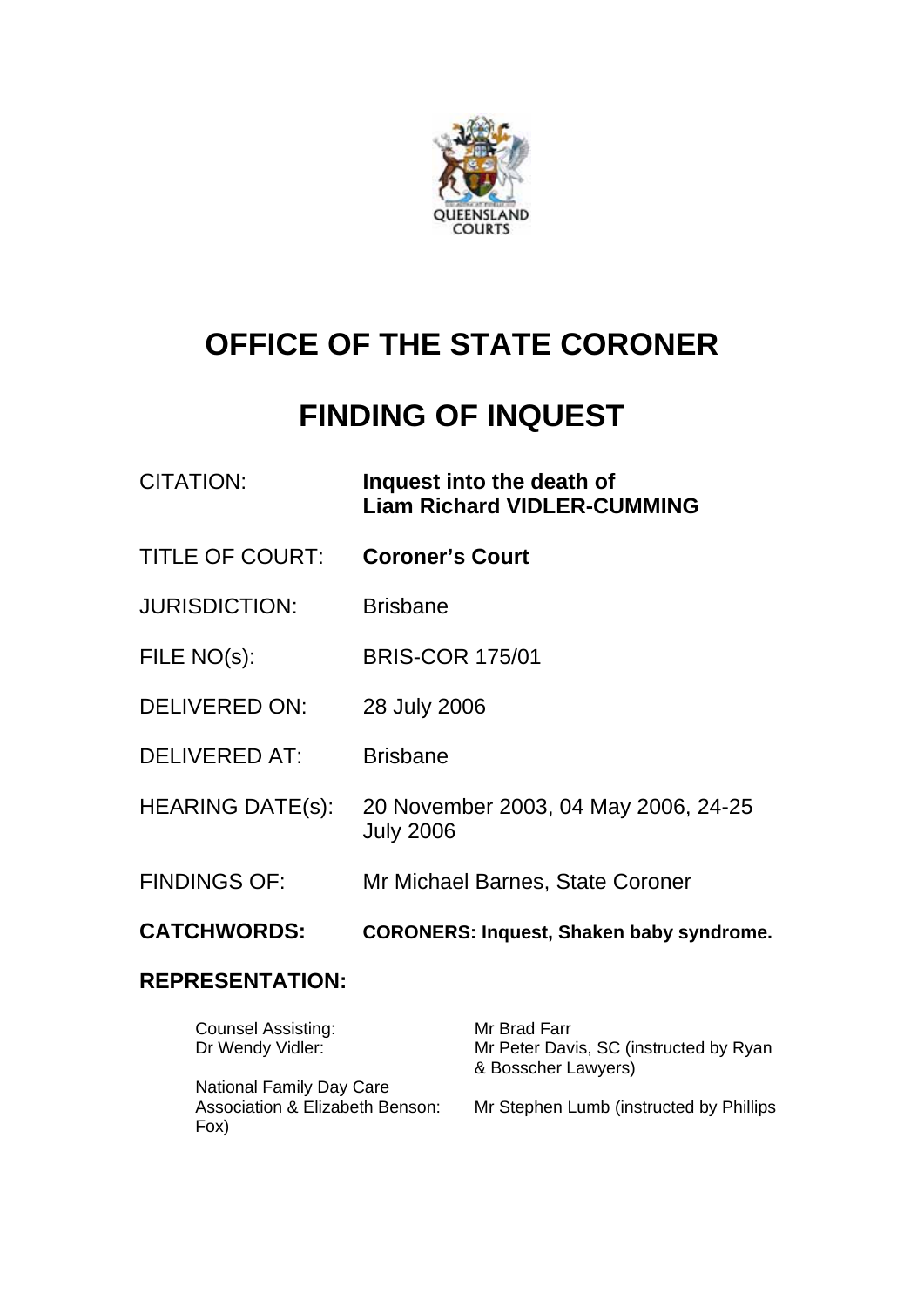## Findings into the death of Liam Richard Vidler-Cumming

## **Table of contents**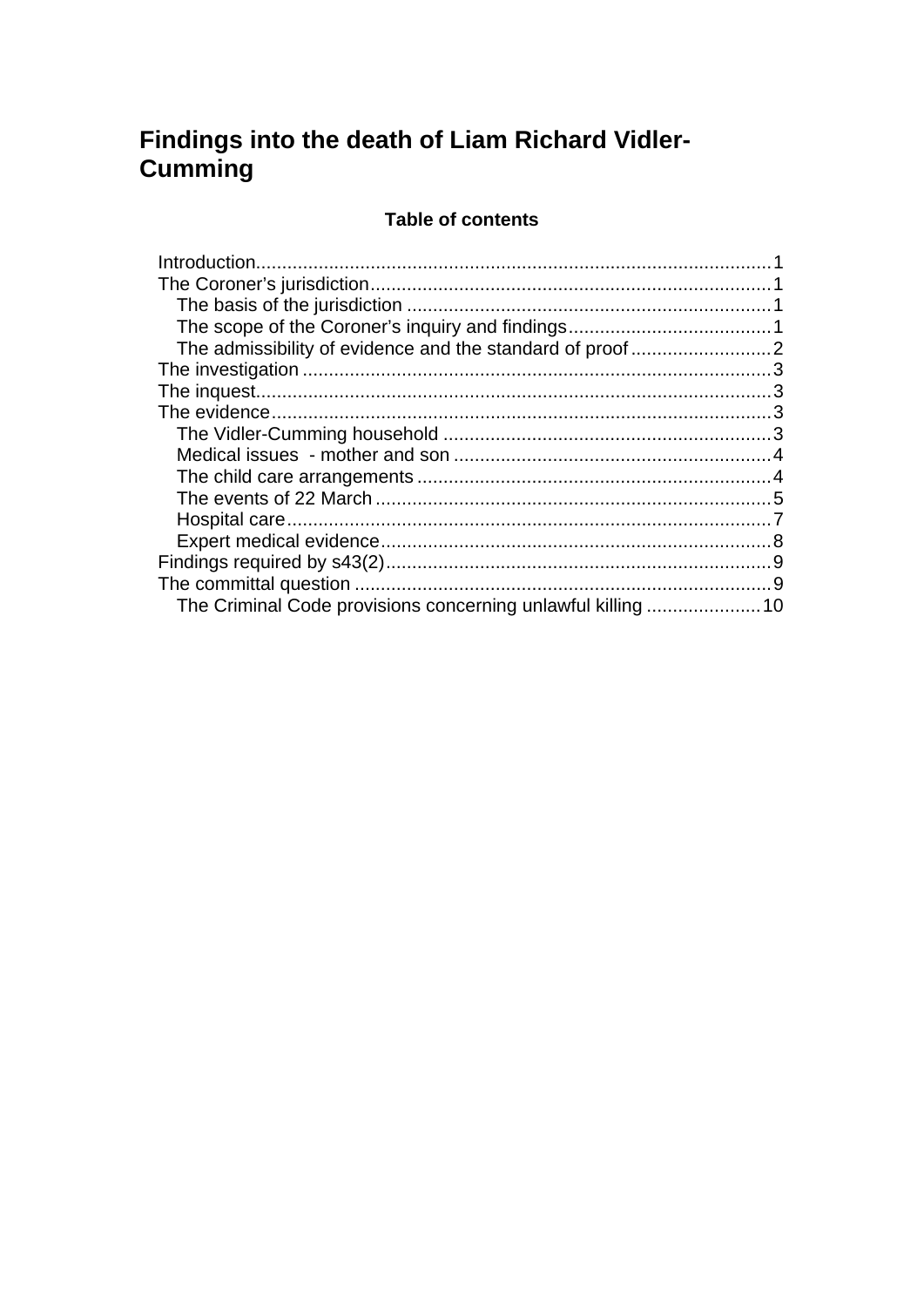*The Coroners Act 1958* provides in s43(1) that after considering all of the evidence given before a coroner at an inquest the coroner shall give his or her findings in open court. What follows are my findings in the inquest held into the death of Liam Richard Vidler-Cumming.

### *Introduction*

On 22 March 2001 a baby, Liam Richard Vidler-Cumming, was found by his day carer unconscious in his cot. She commenced cardio-pulmonary resuscitation and called an ambulance. The baby was taken to hospital and attempts to save him continued but two days later he was declared brain dead and his life support system was disconnected.

These findings seek to establish how baby Liam came to suffer the injuries that led to his death and determine whether anybody should be committed for trial in connection with the death.

## *The Coroner's jurisdiction*

Before turning to the evidence, I will say something about the nature of the coronial jurisdiction.

#### **The basis of the jurisdiction**

Although the inquest was held in 2006, as the death being investigated occurred before 1 December 2003, the date on which the *Coroners Act 2003* was proclaimed, it is a "*pre-commencement death*" within the terms of s100 of that Act and the provisions of the *Coroners Act 1958* (the Act) are therefore preserved in relation to it.

Because the hospital staff recognised that the death of Liam was unnatural or suspicious within the terms of  $s7(1)(a)(i)(iii)$  of the Act, they reported the death to police who were obliged by s12(1) to report it to a coroner. Section 7(1) confers jurisdiction on a coroner to investigate such a death and s7B authorises the holding of an inquest into it.

#### **The scope of the Coroner's inquiry and findings**

A coroner has jurisdiction to inquire into the cause and the circumstances of a reportable death.

The Act, in s24, provides that where an inquest is held, it shall be for the purpose of establishing as far as practicable:-

- $\bullet$  the fact that a person has died,
- the identity of the deceased.
- when, where and how the death occurred, and
- whether anyone should be charged with a criminal offence alleging he/she caused the death.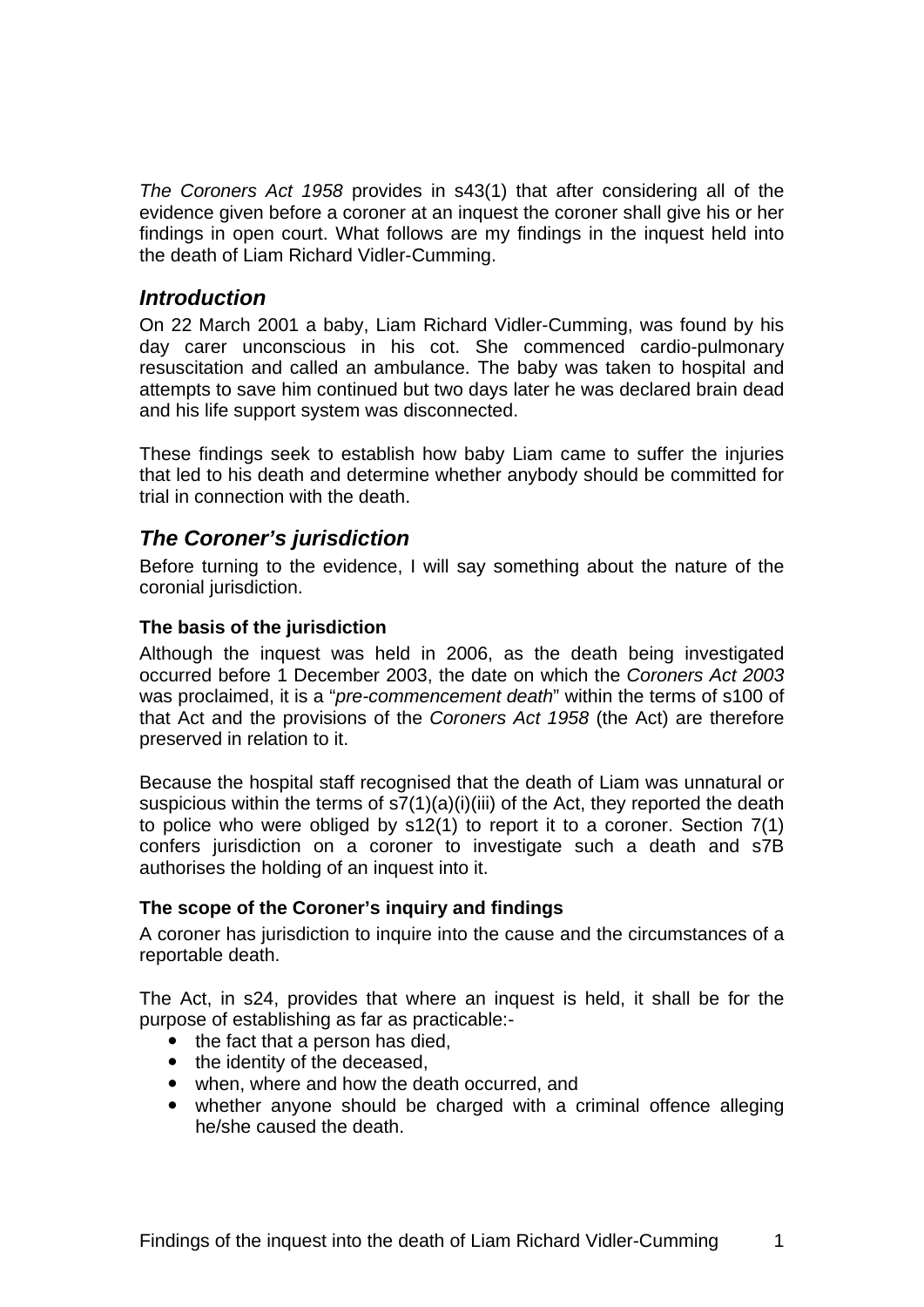After considering all of the evidence presented at the inquest, findings must be given in relation to each of those matters to the extent that they are able to be proved.

An inquest is not a trial between opposing parties but an inquiry into the death. In a leading English case it was described in this way:-

*It is an inquisitorial process, a process of investigation quite unlike a criminal trial, where the prosecutor accuses and the accused defends… The function of an inquest is to seek out and record as many of the facts concerning the death as the public interest requires.*<sup>1</sup>

The focus is on discovering what happened, not on ascribing guilt, attributing blame or apportioning liability. The purpose is to inform the family and the public of how the death occurred with a view to reducing the likelihood of similar deaths. As a result, the Act authorises a coroner to make preventive recommendations<sup>2</sup>, referred to as "*riders*", but prohibits findings being framed in a way that appears to determine questions of civil liability or suggests a person is quilty of any criminal offence.<sup>3</sup>

#### **The admissibility of evidence and the standard of proof**

Proceedings in a coroner's court are not bound by the rules of evidence because s34 of the Act provides that "*the coroner may admit any evidence the coroner thinks fit"* provided the coroner considers it necessary to establish any of the matters within the scope of the inquest.

This flexibility has been explained as a consequence of an inquest being a fact-finding exercise rather than a means of apportioning guilt: an inquiry rather than a trial.<sup>4</sup>

A coroner should apply the civil standard of proof, namely the balance of probabilities, but the approach referred to as the *Briginshaw* sliding scale is applicable.<sup>5</sup> This means that the more significant the issue to be determined, the more serious an allegation or the more inherently unlikely an occurrence, the clearer and more persuasive the evidence needed for the trier of fact to be sufficiently satisfied that it has been proven to the civil standard. $6$ 

Of course, when determining whether anyone should be committed for trial, a coroner can only have regard to evidence that could be admitted in a criminal trial and will only commit if he/she considers an offence could be proven to the criminal standard of beyond reasonable doubt.

l

<sup>1</sup> *R v South London Coroner; ex parte Thompson* (1982) 126 S.J. 625 2

 $2$  s43(5)

 $3$  s43(6)

<sup>&</sup>lt;sup>4</sup> *R v South London Coroner; ex parte Thompson* per Lord Lane CJ, (1982) 126 S.J. 625<br>
<sup>5</sup> Anderson v Blashki [1993] 2 VR 89 at 96 per Gobbo J

 $6$  Briginshaw v Briginshaw (1938) 60 CLR 336 at 361 per Sir Owen Dixon J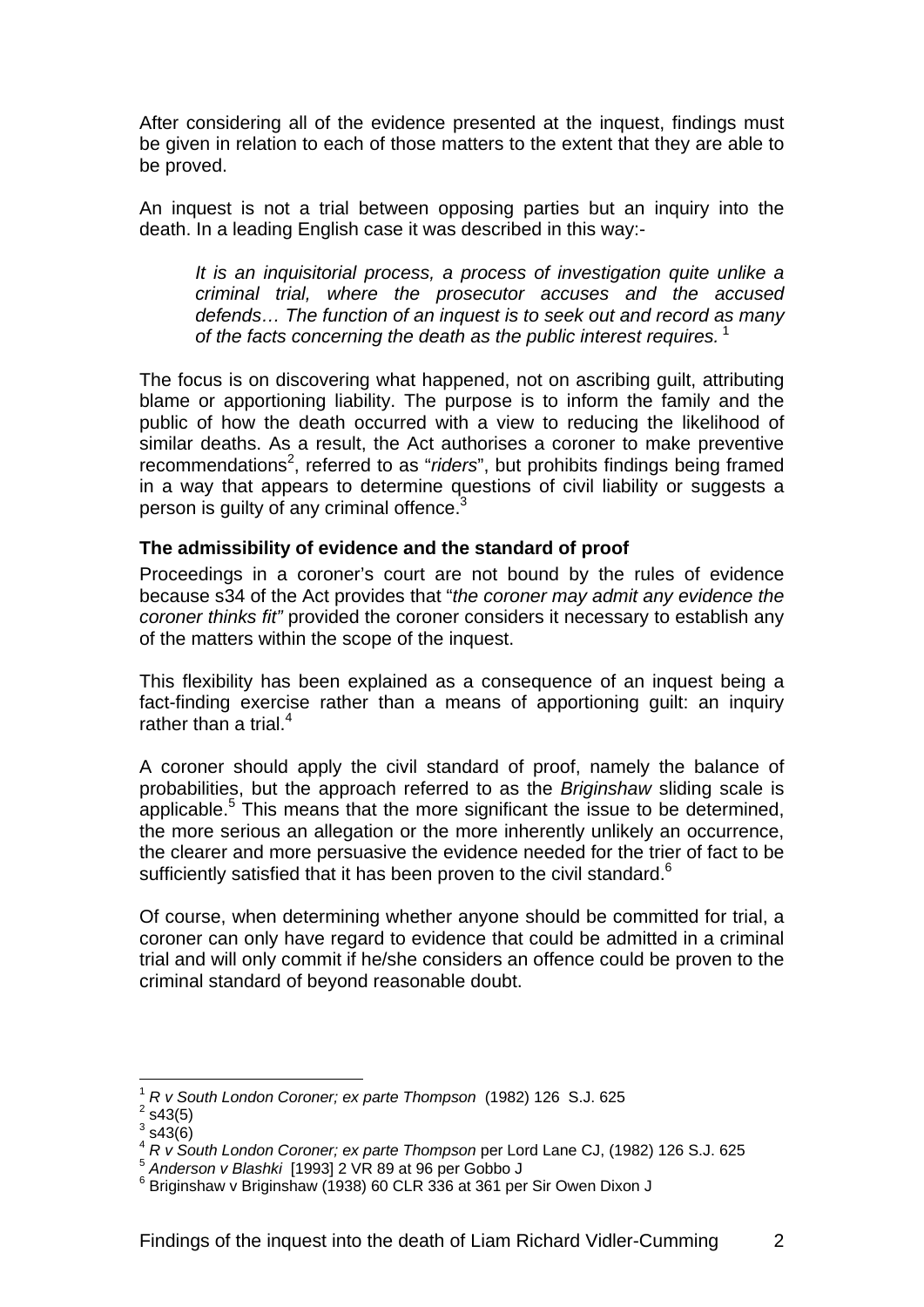It is also clear that a coroner is obliged to comply with the rules of natural justice and to act judicially.<sup>7</sup>This means that no findings adverse to the interest of any party may be made without that party first being given a right to be heard in opposition to that finding. As *Annetts v McCann<sup>8</sup>* makes clear that includes being given an opportunity to make submissions against findings that might be damaging to the reputation of any individual or organisation.

## *The investigation*

I turn now to a description of the investigation into the death.

The ambulance officers who responded to the calls for assistance at the day carer's house advised police of the incident and a local uniformed crew and a detective from the Morningside Juvenile Aid Bureau attended and commenced investigating the incident. Police photographers and scenes of crime officers also went to the house and took possession of items of the baby's clothing, the feeding bottles, etc. A version was obtained from all those who had contact with the baby on that day.

On 24 March, when the investigating officers were advised that the life support system would be disconnected, a homicide investigation was commenced.

During the course of the inquiry, all witnesses were extensively interviewed and reports were obtained from various relevant medical specialists.

I am satisfied that the investigation was thorough and competently carried out.

## *The inquest*

The inquest was opened on 20 November 2003. Counsel assisting was appointed and leave to appear was granted to the parents of the dead baby, Dr Wendy Vidler and Mr Robert Cumming and the day carer Mrs Elizabeth Benson. The matter was then adjourned to enable further inquiries to be made. The inquest reconvened on 4 May 2006. A witness list was settled and a list of issues was agreed upon. The hearing proper then proceeded on 24 and 25 July. Sixteen witnesses gave evidence and 45 exhibits were tendered.

## *The evidence*

I turn now to the evidence. I can not, of course, even summarise all of the information contained in the exhibits and transcript but I consider it appropriate to record in these reasons the findings of fact on which I have based my decisions concerning the particulars of the death.

## **The Vidler-Cumming household**

First, a description of Liam's family and the living arrangements at the time of his death may be useful. His mother, Dr Wendy Vidler lived at 7 Kennet Place

l

<sup>7</sup> *Harmsworth v State Coroner* [1989] VR 989 at 994 and see a useful discussion of the issue in Freckelton I., "Inquest Law" in *The inquest handbook*, Selby H., Federation Press, 1998 at 13

<sup>8</sup> (1990) 65 ALJR 167 at 168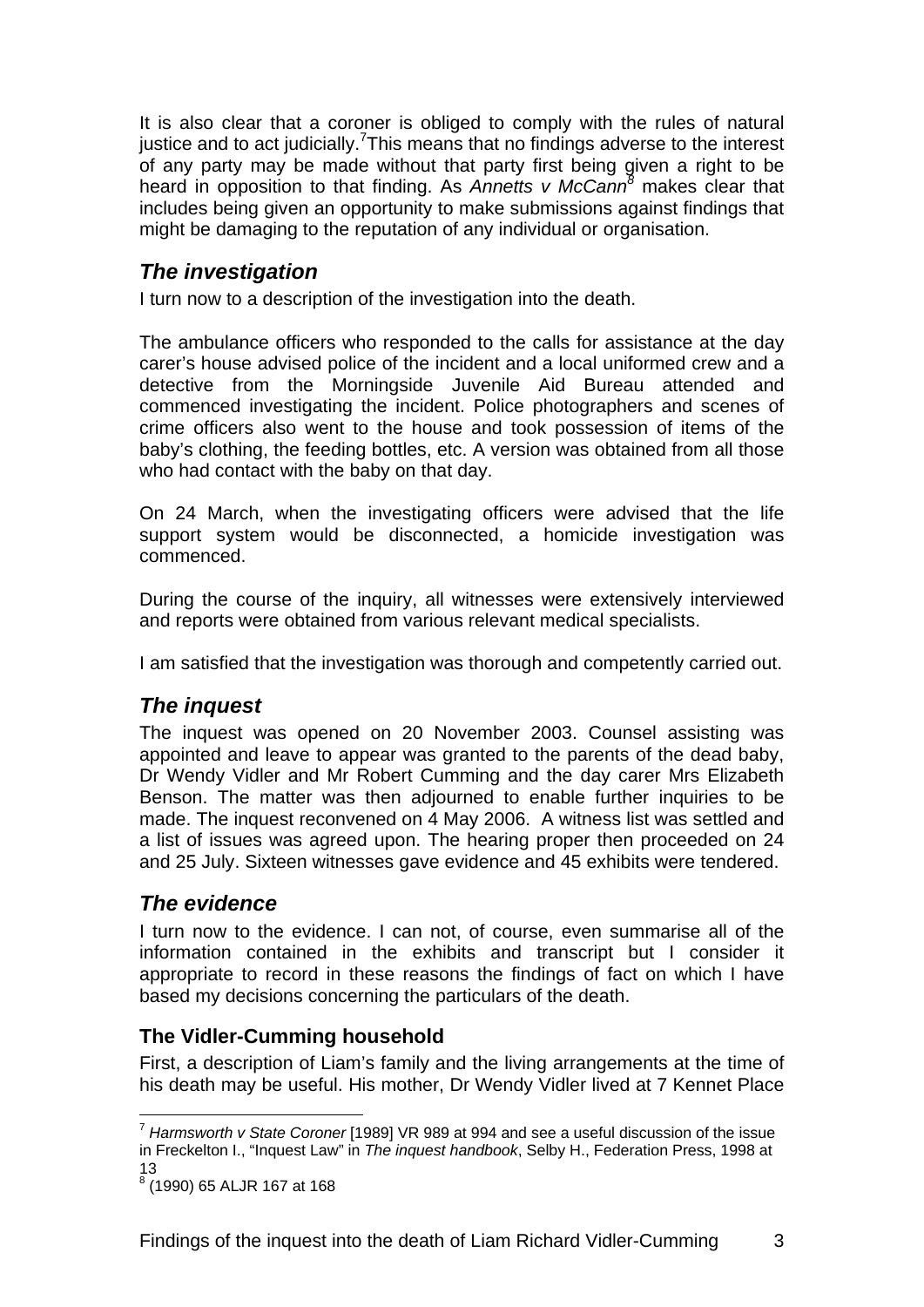Carina in a two story unit with his father, Mr Robert Cumming and her two children from a previous relationship; Julian Vidler Ellerton (d.o.b 21.03.1996) and Abigail Bakhita Ellerton (d.o.b. 23.06.1999). Mr Cumming has a son Mathew Todd Cumming (d.o.b. 7.03.1992) who sometimes stayed with them on access weekends or special occasions.

#### **Medical issues - mother and son**

Liam was born by elective caesarean section at the Wesley Hospital on 28 December 2000. His birth weight was 3675 grams and a physical examination by a paediatrician, Dr Bruce Slaughter, was unremarkable. Liam was reviewed five times during this admission and other than moderate iaundice he was found to be healthy. Liam and his mother left hospital when he was six days old.

On 15 February 2001, when Liam was seven weeks old, Dr Slaughter again reviewed him. He had developed an eye infection for which his mother had consulted an ophthalmologist. He was regurgitating after feeds which was treated with antacids and thickened formula. Liam appeared bright, alert and was smiling. He had gained adequate weight. His head showed mild postural moulding which the doctor considered was of no significance. For reasons unknown, his mother had arranged for a renal ultrasound to be performed. The results were within normal limits. Dr Slaughter gave evidence that he had no concerns about Liam's progress, health or wellbeing at this stage.

Dr Vidler was apparently not reassured by Dr Slaughter's comments concerning the mild and temporary deformity of Liam's head as she raised it with another doctor on two occasions. On 8 March, Dr Vidler attended on Dr Coroneos, a neurosurgeon, in relation to neck and back pain she had suffered since Liam's birth. In response to a request from Dr Vidler, Dr Coroneos looked at Liam's head and indicated that there was some asymmetry but this was of no concern. He gave evidence that the slight distortion was a common symptom produced by pressure in the womb or birth canal or as a result of a baby habitually sleeping in the same position.

On 22 March 2001, Dr Vidler again attended Dr Coroneos' rooms in connection with a neck injury that was causing her pain and asked if Dr Coroneos would again examine Liam's head. Dr Coroneos inspected Liam's face and head from in front and above. He said in evidence that he detected nothing out of the ordinary in the baby on this occasion.

#### **The child care arrangements**

At the time of Liam's death, Dr Vidler was easing herself back into work as a general practitioner and accordingly Liam had begun going to the same home based day care as Dr Vidler's two older children. On Mondays, Abigail and Liam were cared for by Mrs Elizabeth Benson, a day care mother working from home who was sponsored by the Salvation Army Carina Family Day Care. In 2001, Mrs Benson had been a registered day care provider for six and a half years. Mrs Benson holds a first aid certificate including cardio pulmonary resuscitation and extensive in service training including nutrition,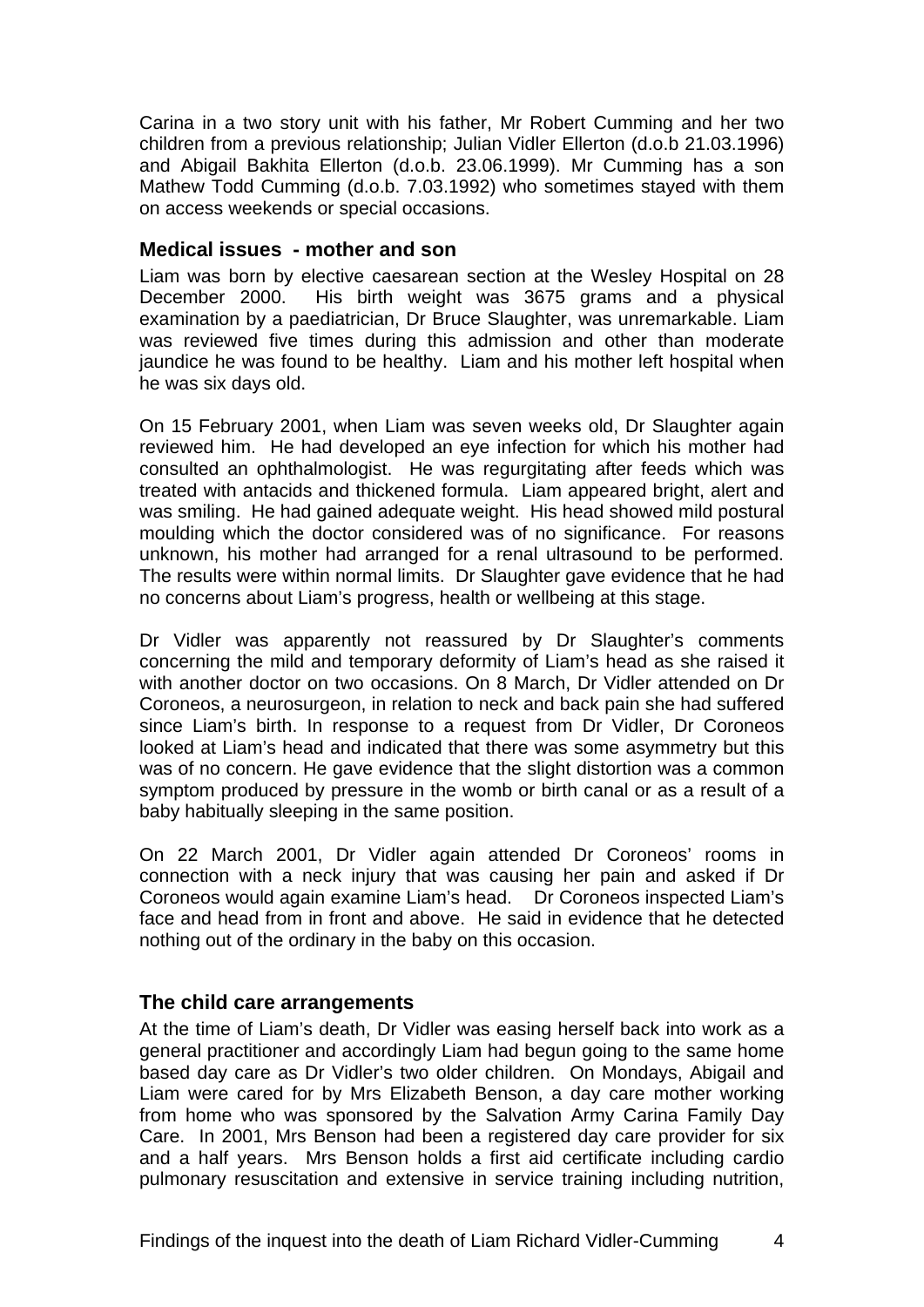behaviour management and SIDS courses. Julian attended the Canossa Kindergarten on Mondays, Tuesdays and Wednesdays. On Thursdays and Fridays, all three children attended Mrs Benson's home.

#### **The events of 22 March**

I turn now to the events on the day that Liam sustained his fatal injuries.

Robert Cumming arose between 5 and 5:30am and as usual prepared a morning bottle for Liam and his sister Abigail.

He says that after feeding the baby, Liam was put in a mechanical rocker in the downstairs living room while Mr Cumming went about showering and getting ready for work.

He says that during this time Liam remained in his rocker, Abby and her brother Julian played in the lounge room, while Matt got himself ready for school.

Wendy Vidler arose sometime after 7am, before Mr Cumming left the house at about 7:45am.

Just before Mr Cumming and Matt left, Wendy's mother Mary Jo Vidler arrived to assist getting the children ready for day care and transporting them there.

All three adults say that nothing untoward occurred in the morning before Mr Cumming left the house.

At about 8:30am Mrs Vidler senior, drove her grandson Julian to Elizabeth Benson's house. The other two children, Liam and Abby followed with their mother in her car. Julian ran inside when they got there and Mary Jo Vidler assisted Abby into the house. Wendy Vidler took the older children's bags into the house and then left with Liam to go to a doctor's appointment in the city.

The appointment was with Dr Michael Coroneos. As described earlier, Wendy Vidler was attending on him for a number of ailments. The appointment on this day was for 9:30am. When Dr Vidler came into Dr Coroneos' examination room she again asked him to look at Liam's head. Dr Coroneos says he inspected Liam's head from above and from in front. He says that he attracted the infant's attention and moved around the room noting that the infant followed him with his eyes. Dr Coroneos says he also examined the sutures and fontanelles on the baby's head with his fingers. He determined from these examinations that the child was developing well neurologically and that the asymmetry would resolve with time.

He is adamant that at this time the baby appeared completely normal other than having a mild developmental variation of the head called plagiocephaly. He also said in evidence that he feels certain that if the baby was then suffering from the injuries that led to his death, Dr Coroneos would have detected that something was amiss.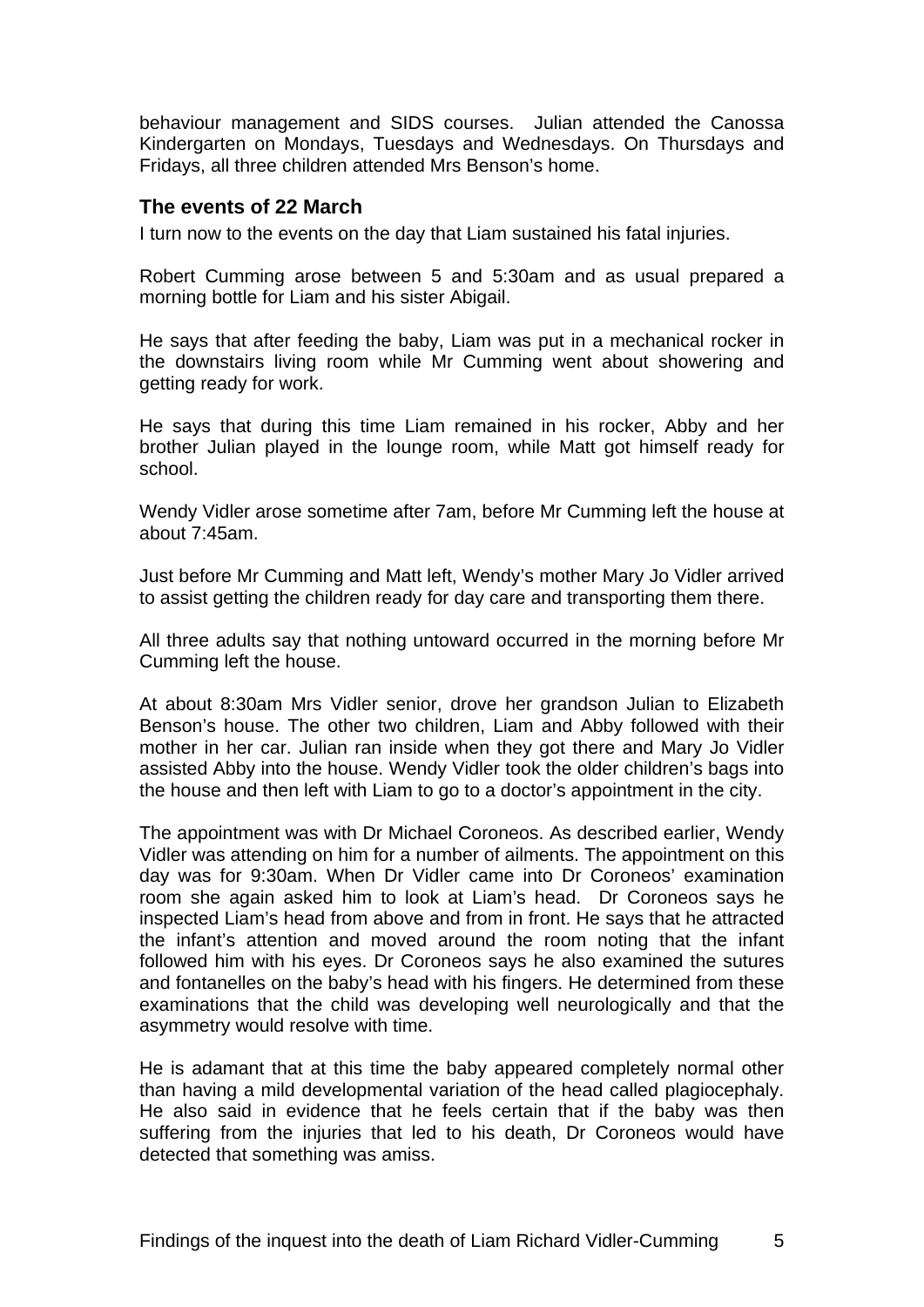After undertaking this examination the baby was given to Dr Coroneos' receptionist to be cared for while Dr Coroneos attended to Dr Vidler.

After this appointment, Dr Vidler and Liam left the rooms and went downstairs where she came across an acquaintance, Mr Ram Rau. He says this was at about 10:10am. They stopped and talked for 5 or 6 minutes. Mr Ram Rau remembers that Liam was in a stroller and that he became a bit "niggly" and that he "grizzled". He didn't pay much attention to the child.

Dr Vidler then crossed Wickham Terrace to a multi-story car park where her car was parked, put Liam into the baby capsule and drove to Elizabeth Benson's house. She had forgotten to take into the doctor's surgery the bottle of formula that she had in the car and so Liam had not been fed since his father fed him early in the morning.

There is some discrepancy about the time she arrived at the Benson's house but it seems it must have been between 10:30am and 11am.

Elizabeth Benson immediately changed Liam's nappy. She then handed the baby back to Dr Vidler whilst she helped Julian change into the clothes he was to wear to a birthday party his mother was taking him to. As soon as this was completed, Dr Vidler and Julian left, leaving Liam and Abby with Mrs Benson. There was one other little girl also being cared for in the house. David Abbot, the boyfriend of Mrs Benson's daughter, was in the living room of the house. He was recuperating from minor surgery. His sister, Belinda Church, who had driven David there was in the day care room with Mrs Benson when Liam and Wendy arrived and she remained there while Liam was changed and then fed after his mother had left.

Mrs Benson has given inconsistent accounts of Liam's condition when he arrived at her home on this morning.

When interviewed by a general duties officer later the same day, Mrs Benson said that when Liam was dropped off he was "*in good health and appeared very happy.*" She went on to say that "*everything appeared normal*" and that after she'd fed him she put him in the cot and "*Liam then played for a while*".

However, four days later, a lengthy statement was taken from Mrs Benson by a detective from the Juvenile Aid Bureau. In that statement Mrs Benson said that when Liam was brought to her place at about 10:40am, he was very hot and humid; "*he was wet with perspiration*". She also said that when she fed Liam he was drowsy and that he was slower to drink his bottle than was usual. She said that she had to keep withdrawing the teat to keep him sufficiently interested to finish the bottle.

Another version of Liam's condition when he came to the Benson's household was provided by Ms Church, a registered nurse. She made notes of what occurred and confirmed in evidence that she had seen nothing unusual about Liam at the time in question. Her notes record that "*he sucked well*" although this information has to be seen in the context of Ms Church never before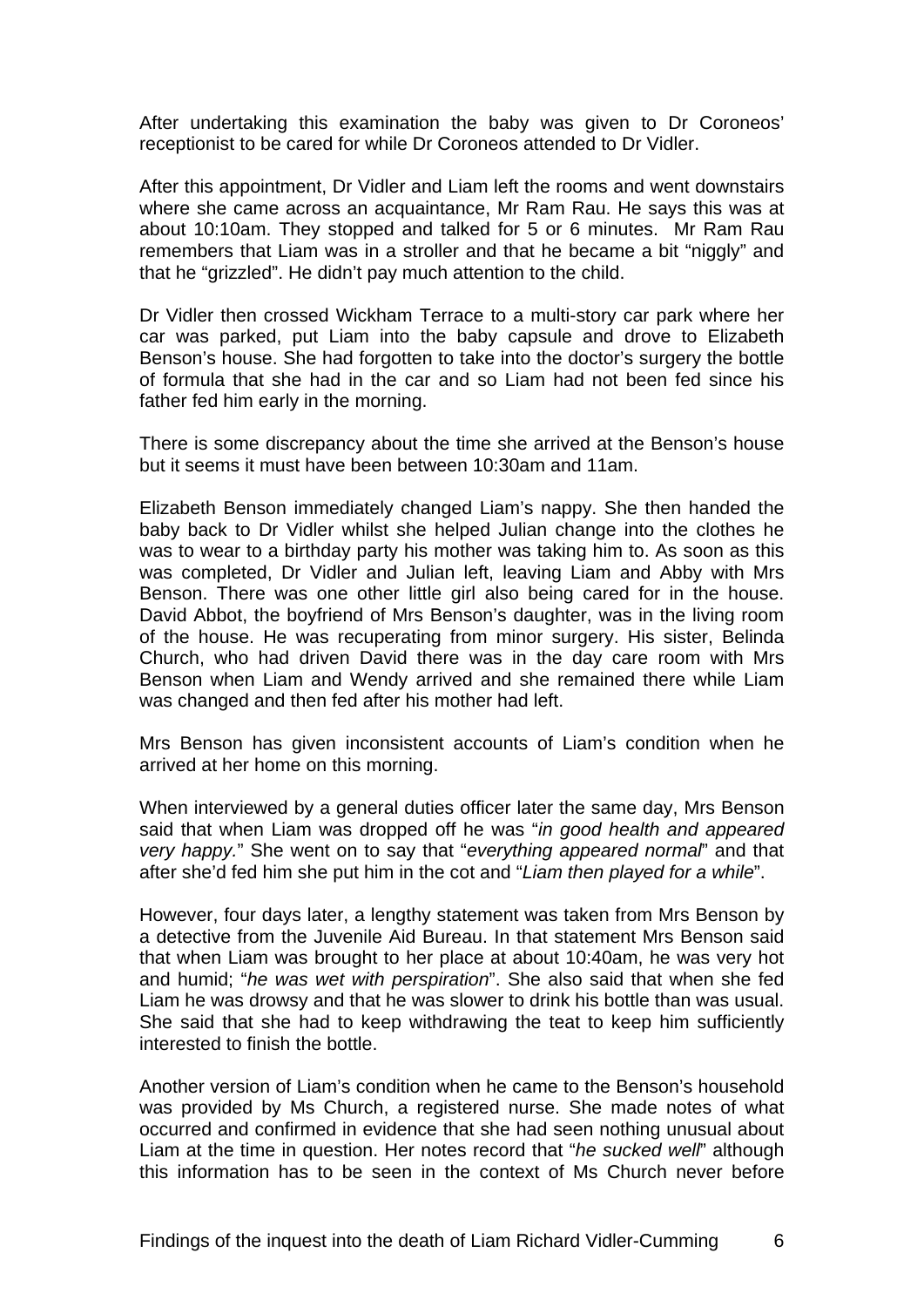having seen the baby being fed and the fact that he had not been fed since early in the morning and was an hour or more overdue for his feed.

After feeding Liam, Mrs Benson put him in a collapsible cot in her bedroom and returned to the day care room to attend to Abby and the other child she was minding.

Ms Church left the house soon after. This was around noon.

Mrs Benson checked Liam about fifteen minutes later and he appeared to be sleeping soundly on his stomach.

After about another fifteen minutes she accompanied the other child to the toilet and took the opportunity to again look in on Liam. Her statement says she thought that the position of his head was unusual and so she leant down and touched him on the back. She said there was no response and she could see that the skin around his mouth was blue. She grabbed him out of the cot and yelled to Mr Abbott in the lounge room. She placed the baby on the end of her double bed and immediately commenced CPR.

Mr Abbot came into the room and Mrs Benson told him to call the ambulance. He did so. The call was made at about 12.35pm. He then relayed instructions concerning the CPR provided by the ambulance operator.

Two ambulances arrived in quick succession after a few minutes.

The paramedics established that the baby was not breathing but that he had a slow ventricular heart rhythm. They ventilated the patient and his heart beat improved.

#### **Hospital care**

They then transported Liam to the Mater Children's Hospital. The resuscitation continued at the hospital. However tests revealed that Liam's brain was grossly oedematous.

At about 6pm on the evening of 22 March, Liam was examined and found to have retinal haemorrhages in the right eye. He was also found to have gross coagulopathy.

Over the next twenty four hours, Liam's neurological status continued to deteriorate with a reduction in spontaneous breathing and then loss of pupillary reflexes.

On 23 March 2001, Mrs Benson and her daughter went to the hospital to see Liam. They spoke with Wendy Vidler about Liam's injuries and prognosis. They recall her making comments about the police investigation, indicating that she had an alibi should she become the focus of suspicion. They considered she made inappropriate comments not consistent with what they perceived to be normal for a grieving mother.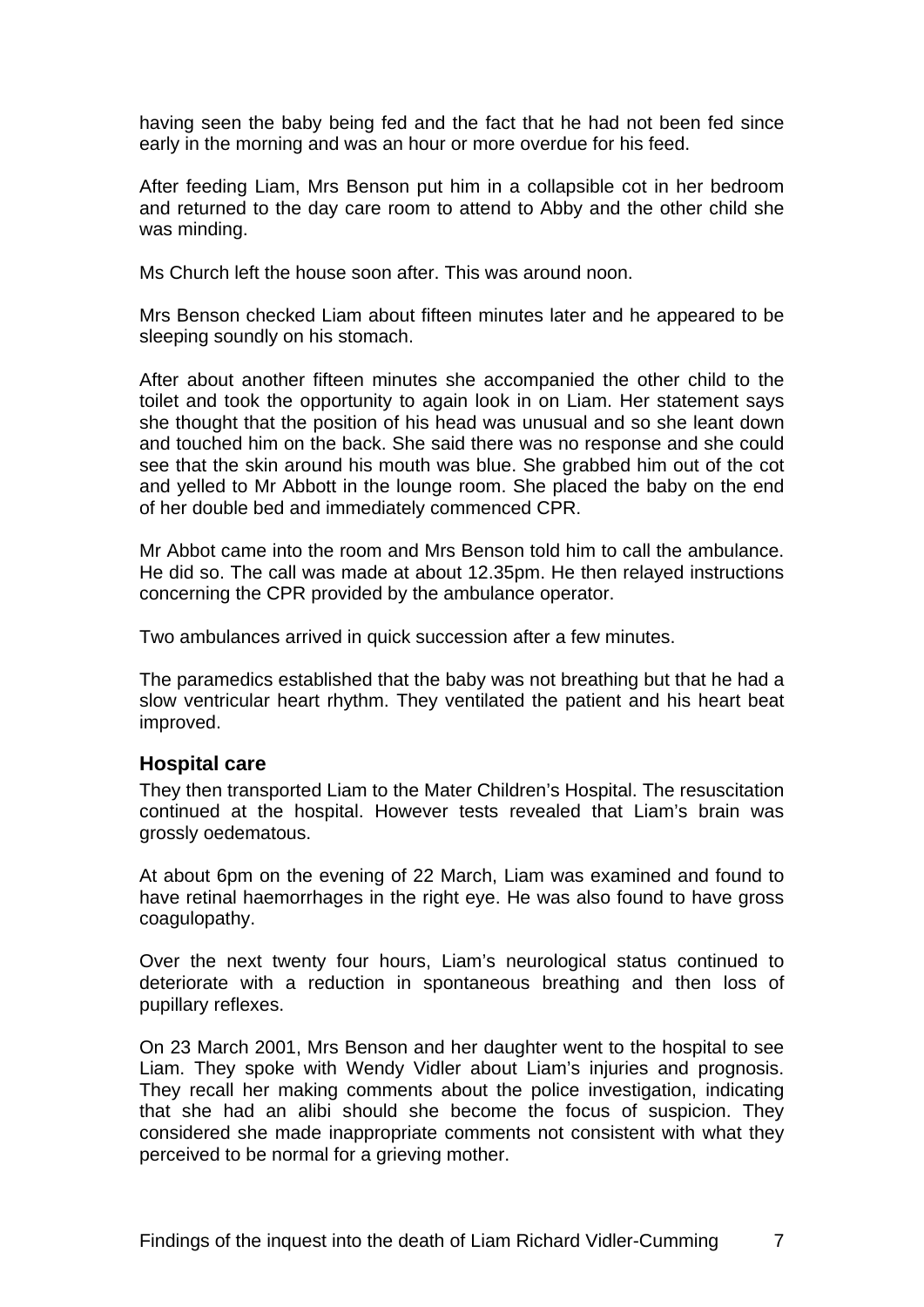On 24 March 2001 testing confirmed loss of brain stem reflexes; that is, Liam was brain dead. At 3:45pm on 24 March 2001 ventilatory support was removed which resulted in almost immediate cessation of cardiac function.

At the time the paediatrician treating Liam came to the view that it was difficult to exclude a metabolic disorder or mitochondrial dysfunction. He suggested the retinal haemorrhages were difficult to interpret in view of the abnormal coagulation profile and concluded *"the most likely condition* (to explain the death) *remains a probable metabolic disorder".* 

#### **Expert medical evidence**

On 26 March 2001, an autopsy was conducted on Liam's body by Professor David Williams, an experienced forensic pathologist. Of significance, Professor Williams found the following injuries;

- Underneath the scalp on each side of the head above the ear and slightly towards the back there were bruises.
- **The skull was not fractured but the brain was severely swollen.**
- There was a subdural haemorrhage with less than five grams of "free" blood between the cerebral hemispheres and anteriorly.
- **There were retinal haemorrhages in both eyes.**
- There was global hypoxic brain necrosis.

Professor Williams formed the opinion that these injuries were indicative of two separate insults to the brain; the bruises on each side of the head were consistent with blunt trauma to each side of the head and the subdural haemorrhage, the retinal haemorrhages and global hypoxic necrosis were "*highly suggestive*" of the infant having being violently shaken.

Professor Williams was assisted in reaching his conclusions by a report provided by Dr Tannenberg, a neuropathologist. Dr Tannenberg examined the brain and spinal cord and found global hypoxic necrosis, interhemispheric subdural haemorrhage and retinal haemorrhages.

Both Professor Williams and Dr Tannenberg, when giving evidence, indicated that the global necrosis could be caused by any extended deprivation of oxygen. Both were equally adamant however that the bruises to the sides of the head, the subdural haemorrhage and the retinal haemorrhages could only be explained by the application of force. Whilst the bruises to the side of the head and the subdural haemorrhage would not have required very significant force, the retinal haemorrhaging could only be caused by severe trauma.

An expert ophthalmologist, Dr Stark, also provided a report and gave evidence. Dr Stark said even if a baby was a passenger in a car that collided with another head on, such retinal haemorrhaging would not be expected. In his view, considerable violence with rotational force, such as could occur if a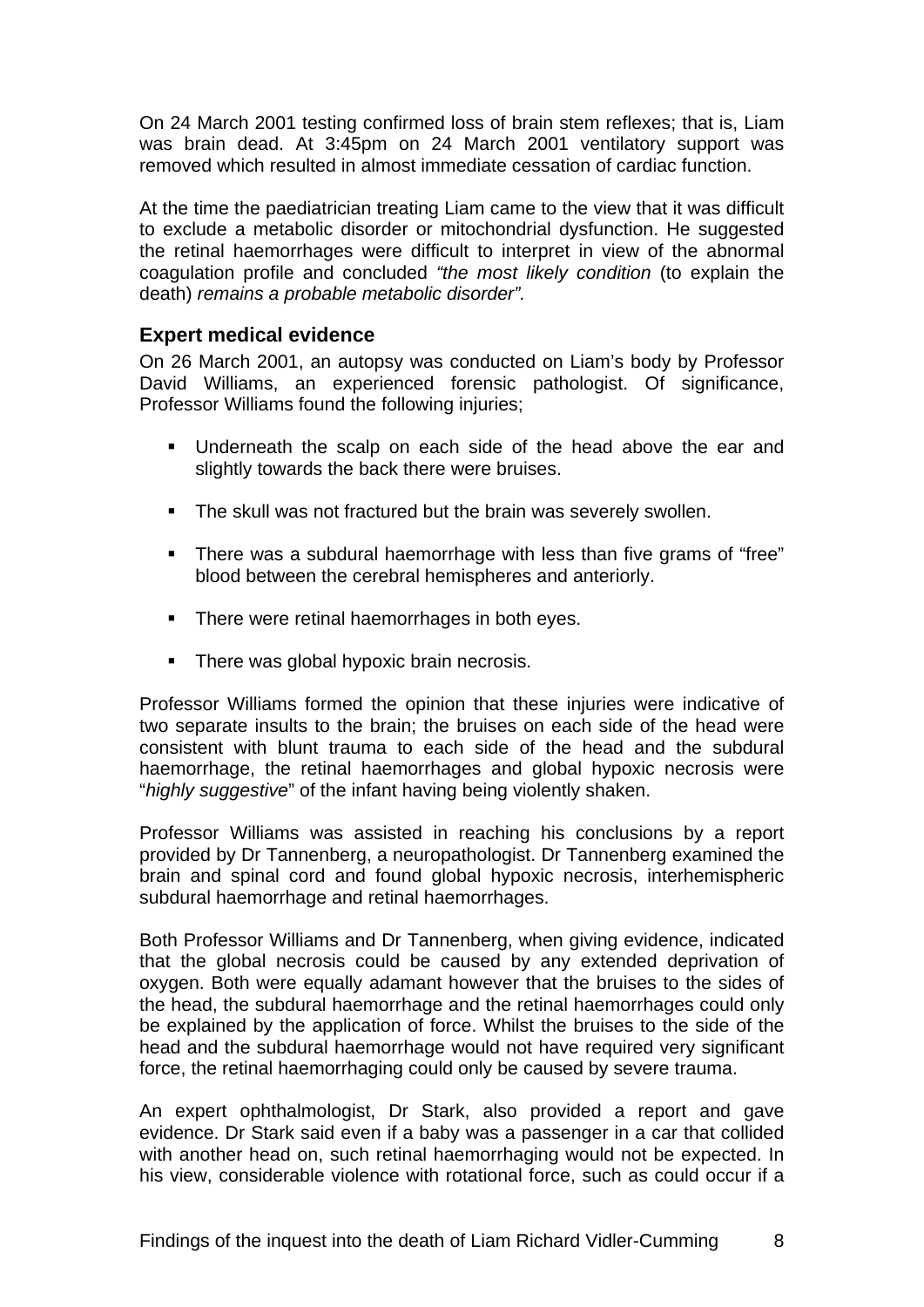baby was violently shaken, would be necessary. He indicated that in such a scenario if the baby was then thrown onto even a soft surface, the other injuries could occur.

Dr Stark also indicated that haemorrhaging in the sheath of the optic nerve, such as was found in this case, is common in non-accidental injuries and is consistent with shaken baby syndrome. He went so far as to say that it was "*a hallmark"* of that diagnosis.

The paediatrician who was present at the baby's delivery and who had examined Liam a month before his death, Dr Slaughter, gave evidence that he was suffering from no abnormalities at those times. A metabolic physician, Dr McGill, who reviewed all of the records and test results relating to Liam, discounted a metabolic disorder as an explanation for the global necrosis.

## *Findings required by s43(2)*

I am required to find, so far as has been proved, who the deceased was and when, where and how he came by his death.

As a result of considering all of the material contained in the exhibits and the evidence given by the witnesses, I am able to make the following findings.

| Identity of the deceased $-$ | The deceased was Liam Richard Vidler-<br>Cumming.                                                                           |
|------------------------------|-----------------------------------------------------------------------------------------------------------------------------|
| Place of death $-$           | He died at the Mater Hospital, South<br>Brisbane, in Queensland.                                                            |
| Date of death $-$            | He died on 24 March 2001.                                                                                                   |
| Cause of death $-$           | The cause of death was global hypoxic brain<br>necrosis as a result of a non-accidental<br>violent shaking of the deceased. |

## *The committal question*

In addition to the findings concerning the particulars of the death that I have just pronounced, I am also required by s 24(1)(d) and s43(2)(b) of the Act to find whether anyone should be charged with murder or manslaughter as a result of the death.

It is not my role as Coroner to decide whether any person is guilty of an offence in connection with the death of Liam, rather, I have to determine whether anyone should be committed for trial. That requires I consider whether a properly instructed jury *could,* on all of the evidence presented at the inquest, reasonably convict a specific person of an offence.<sup>9</sup>

 9 see *Short v Davey* [1980]Qd R 412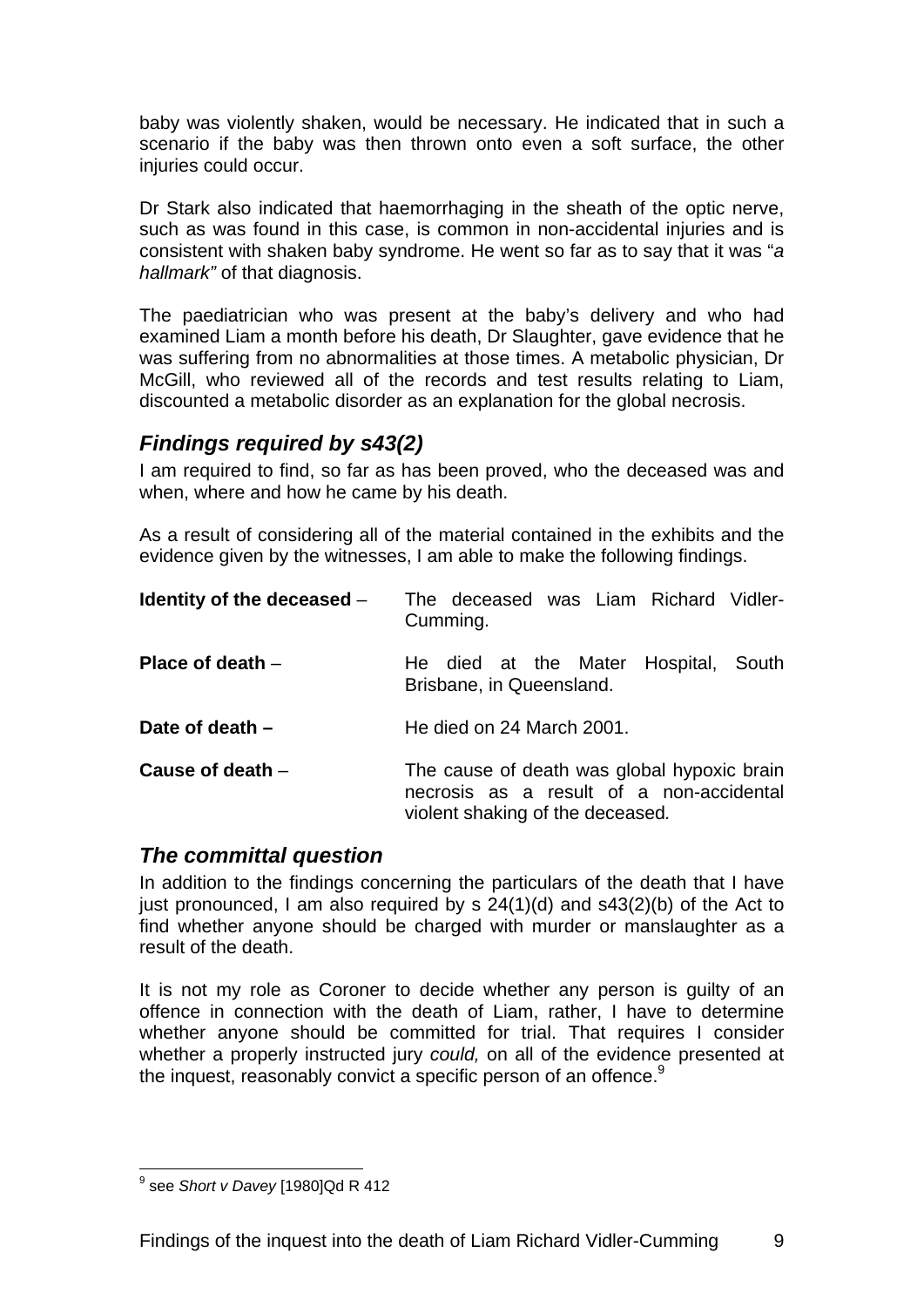#### **The Criminal Code provisions concerning unlawful killing**

Section 291 of the Criminal Code provides that it is unlawful to kill another person unless that killing is authorised, justified or excused by law.

Section 293 provides that any person who causes the death of another is deemed to have killed that person.

Section 300 *Criminal Code* states that "*any person who unlawfully kills another person is guilty of a crime, which is called murder, or manslaughter, according to the circumstances of the case."* 

Insofar as is relevant to this case, s302 defines murder as an unlawful killing where the offender intends to kill or do grievous bodily harm.

Section 303 provides that any person who unlawfully kills another in circumstances which do not constitute murder is guilty of manslaughter.

Applying that law to the facts of this case, I am able to make the following findings.

There is ample evidence that Liam did not die as a result of the progression of some natural disease or a congenital condition. I consider there is sufficient evidence to enable it to be proven to the criminal standard that Liam died as a result of some violent act or acts. There was some attempt by Dr Vidler's legal representatives to suggest that the injuries could have been caused by the cot Liam was in, collapsing and smothering him. While such an event could lead to global hypoxia and even explain the bruising to his head, it provides no explanation for the severe retinal haemorrhages. These were so severe that Dr Stark was adamant that they could only be caused by severe force in multiple planes. The cot theory is baseless and can be disregarded.

I consider the evidence establishes that Liam's injuries were most likely caused by the severe shaking of the baby either preceded or followed by his being slammed against some padded surface. Dr Stark in his evidence rejected the possibility that such injuries were caused accidentally. He said that in particular haemorrhaging in the sheath of the optic nerve is common in non accidental injury and was a "*hallmark of shaken baby syndrome*." I consider that the totality of the evidence would enable a jury to reasonably conclude that the death was caused by an intentional act and was therefore unlawful.

The question is, who did that act. None of those who gave evidence at the inquest admitted to witnessing it. None of those who were interviewed by police admitted to doing it or seeing anybody else do it. Of course, responsibility for the death could be established by circumstantial evidence but to do that the Crown would need to be able to prove when the death occurred and show that only the accused was, at that point in time, in a position to have done it. I don't consider the evidence enables those matters to be established with sufficient certainty.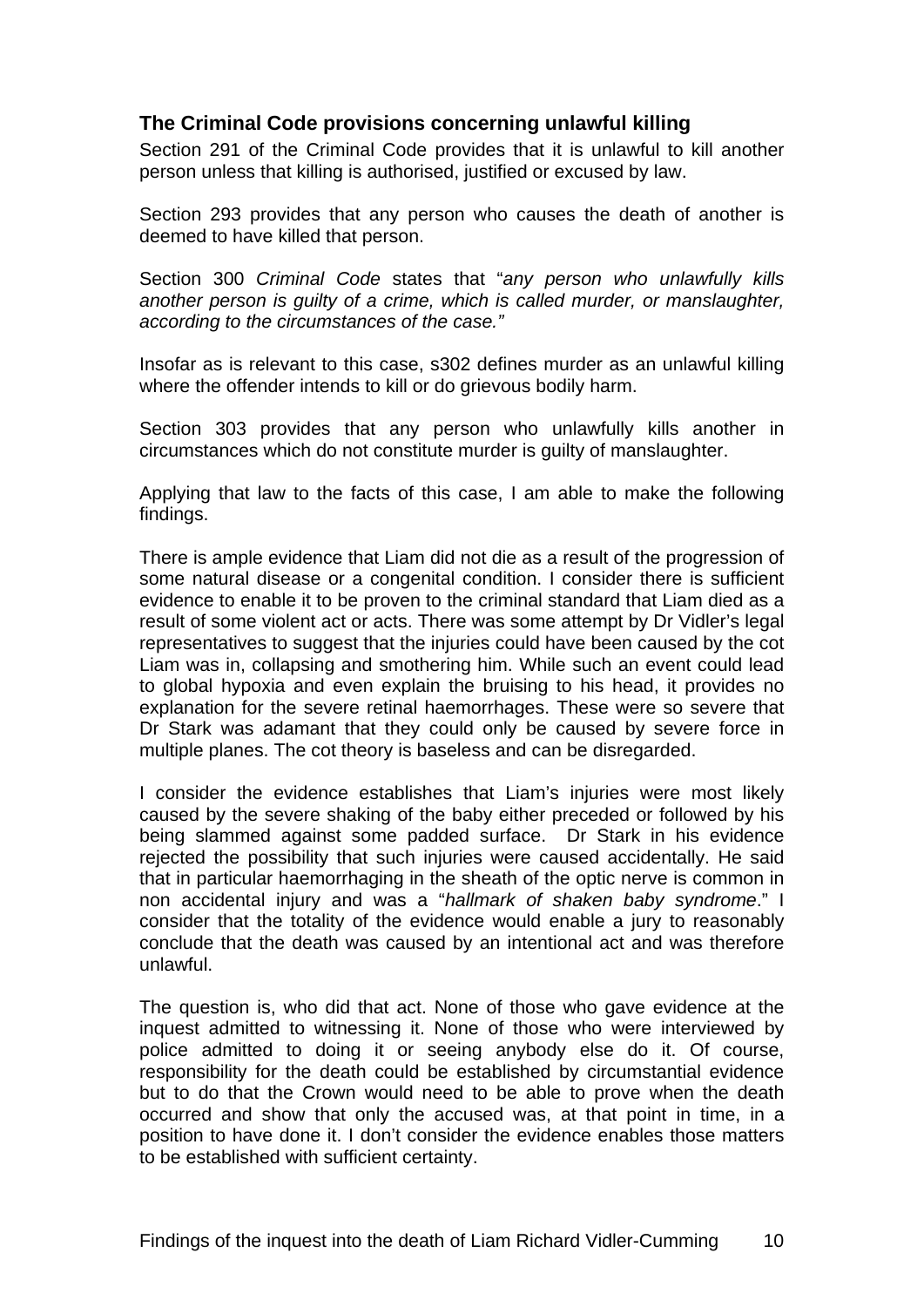Despite some conflict in the evidence, I do not consider that the examination undertaken by Dr Coroneos would have failed to detect the injuries had they been present at that time. He is a highly qualified specialist with significant experience in paediatric neurosurgery. He examined the baby in order to exclude any possible neurological irregularities being responsible for the shape of his head. I consider it likely that he would have noticed some symptoms of distress had the injuries been then extant.

The mother was then alone with the baby from when she put him in the car until she arrived at Mrs Benson's house approximately 25 to 35 minutes later. During the investigation she was not closely questioned about any incidents that may have occurred during that period nor was she cross examined about it at the inquest as Dr Vidler refused to answer questions on the basis that she might incriminate herself.

At the relevant time, Mrs Benson had considerable experience with infants and had observed Liam on numerous occasions. In one of her statements to police, she said that when Liam arrived at her place at about 11.00am he was manifesting symptoms consistent with his having suffered an injury of the type that ultimately led to his death; he had an elevated temperature he was sedated and sleepy and he didn't take his food enthusiastically even though it was well overdue. However, in an earlier statement she contradicted this by saying that there was nothing abnormal in Liam's presentation at that time. Further, there was another person in the house and Mrs Benson was not questioned about his movements and may not have been in a position to positively say that he did not go near Liam when Liam was in the cot in Mrs Benson's bedroom.

I hasten to add that there is no evidence that this happened and had Mrs Benson given evidence she may have been able to explain the inconsistency of her versions. She may also have been able to satisfy me that a jury could accept her evidence as sufficient to prove that the fatal injuries were caused before Liam came to her house. However, Mrs Benson refused to answer questions about the events in question on the basis that she might incriminate herself. That is a claim that the judicial officer to whom it is made is not in a position to test, not knowing what a witness might say if required to answer. If there was a genuine basis for the claim  $-$  a real and substantial risk of incrimination as the authorities have phrased it - it is appropriate that Mrs Benson received the protection the privilege affords. However, its negative impact on the capacity of this inquest to establish how Liam died demonstrates why the privilege has been modified by the *Coroners Act 2003.* 

The effect of this uncertainty is that it cannot be established who was responsible for inflicting the fatal injuries suffered by Liam on the morning of 22 March. Accordingly, I find that no person should be committed for trial in connection with the death.

Infanticide is an abhorrent crime. Research consistently shows that babies are at greater risk of being killed before they reach their first birthday than at any other time in their lives. The perpetrators are most frequently parents or other